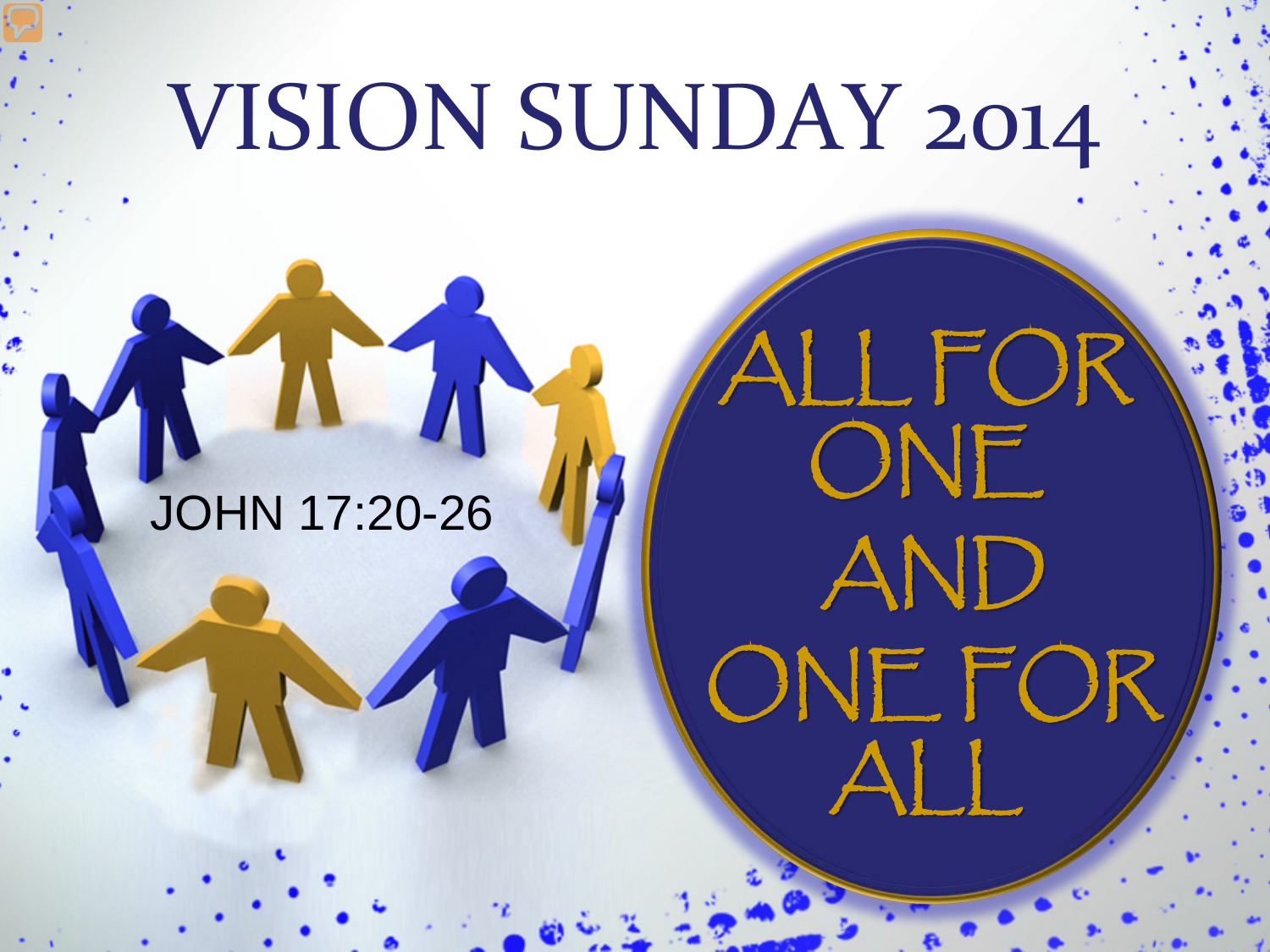#### **MISSION STATEMENT**

#### "Connecting people for life change through Jesus Christ."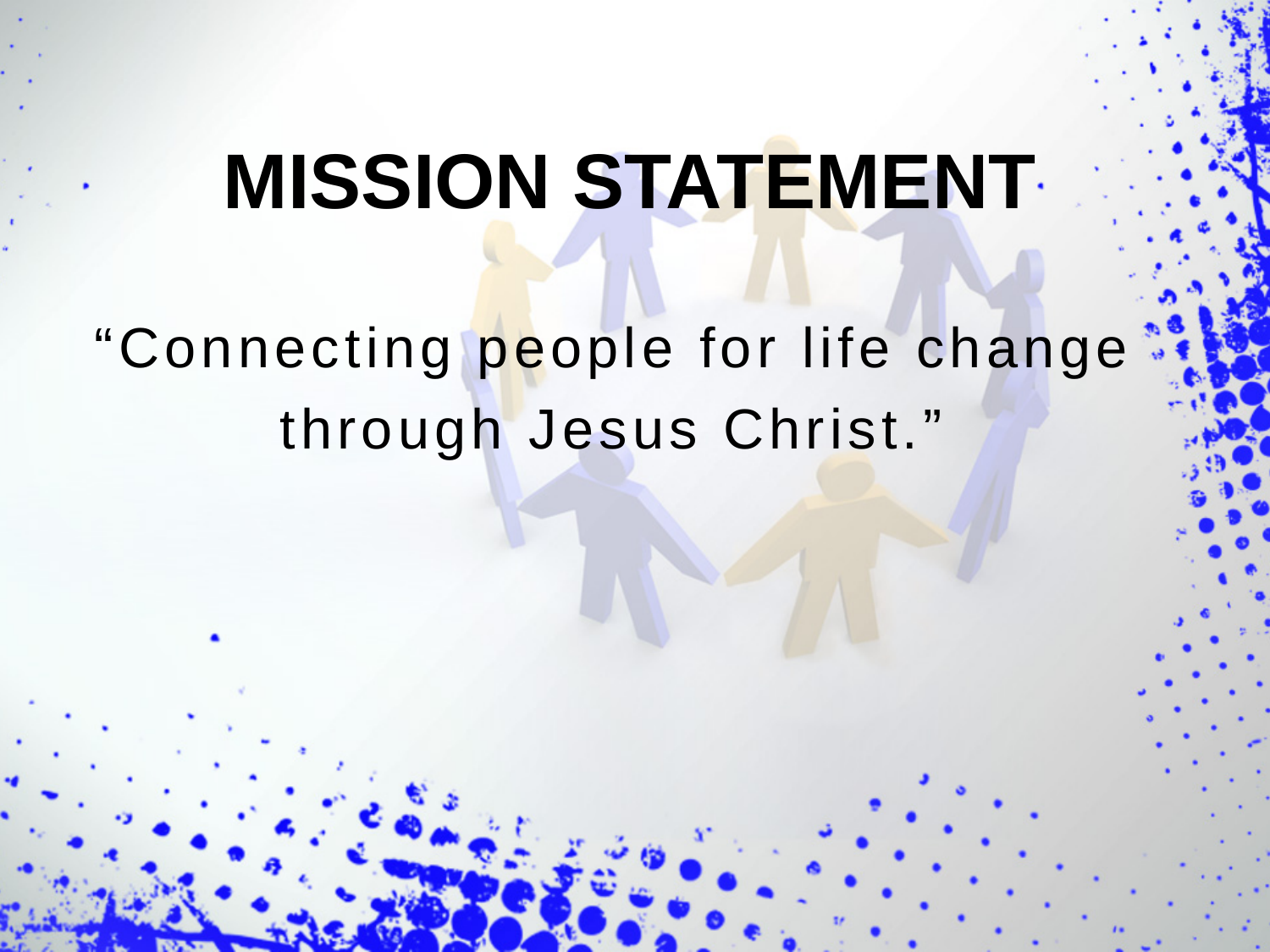# **JOHN 17**

20 "I do not ask for these only, but also for those who will believe in me through their word, 21 that they may all be one, just as you, Father, are in me, and I in you, that they also may be in us, so that the world may believe that you have sent me. 22 The glory that you have given me I have given to . them, that they may be one even as we are. one, 23 I in them and you in me, that they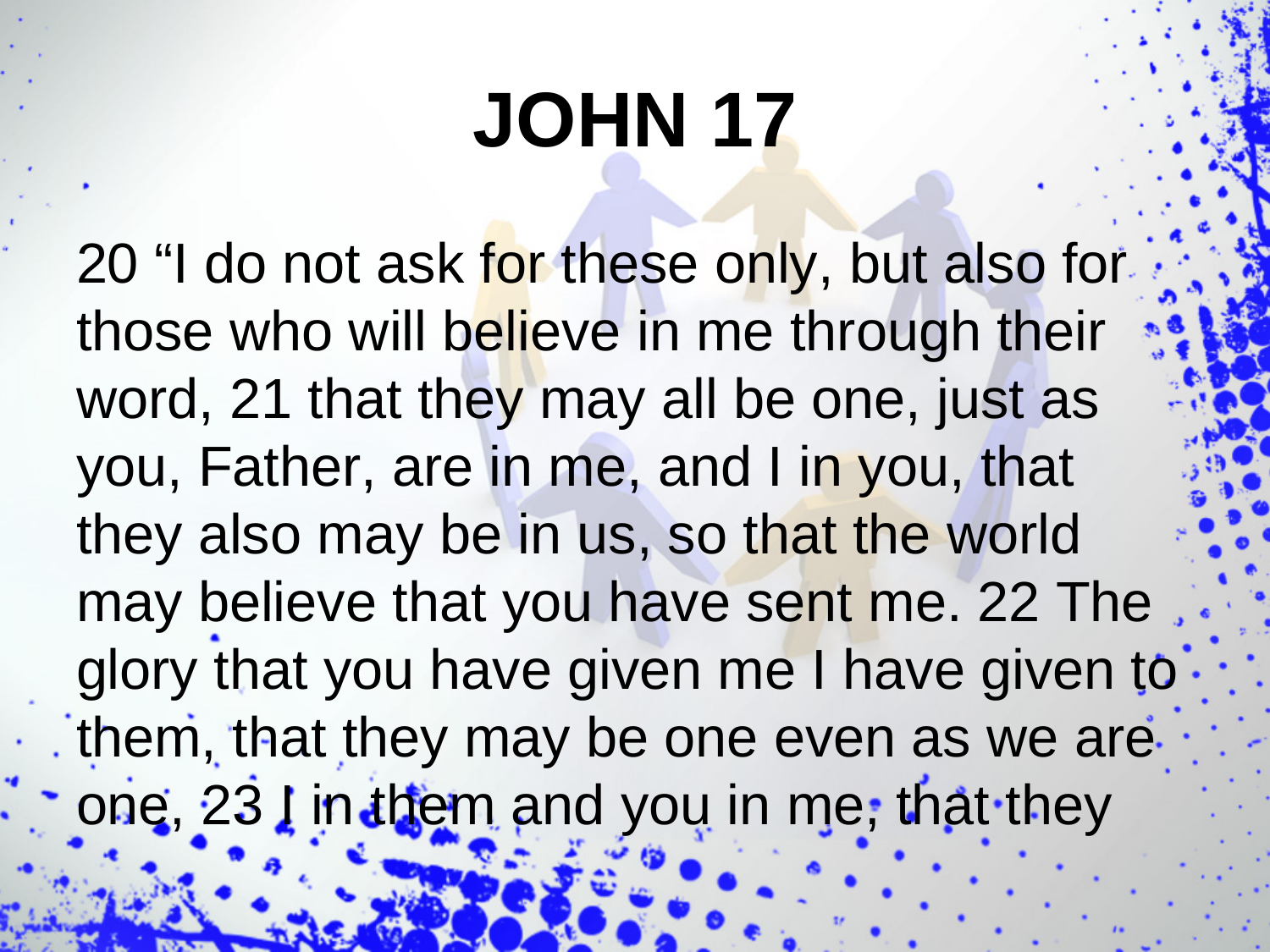# **JOHN 17**

may become perfectly one, so that the world; may know that you sent me and loved them even as you loved me. 24 Father, I desire that they also, whom you have given me, may be with me where I am, to see my glory that you have given me because you loved me before the foundation of the world. 25 O righteous Father, even though the world does not know you, I know you, and these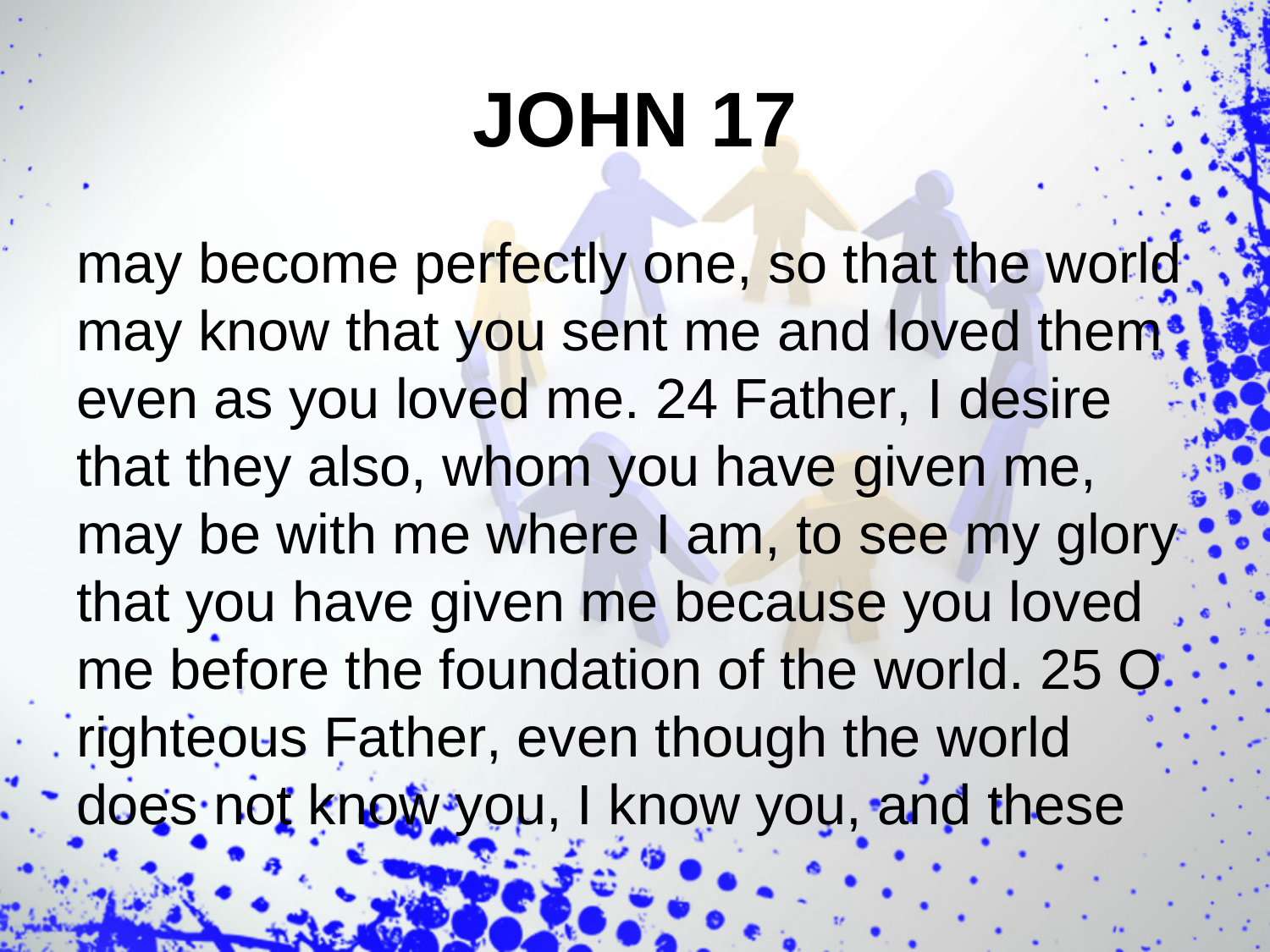# **JOHN 17**

know that you have sent me. 26 I made known to them your name, and I will continue to make it known, that the love with which you have loved me may be in them, and I in them."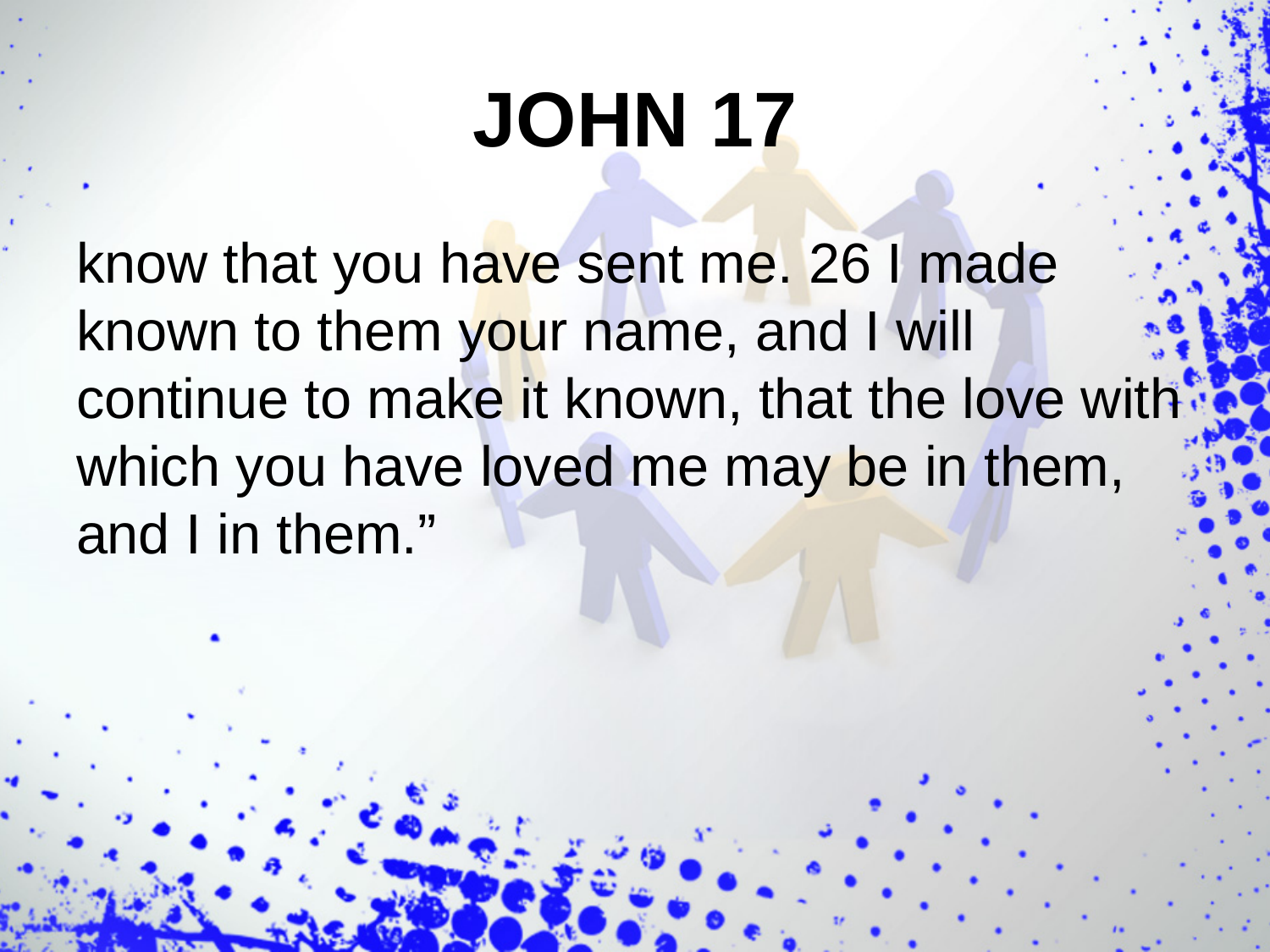# **RELOCATION:**

- To be continued....
- Overall unified desire to relocate
- Commendable response to "Ask in Faith"
- Good percentage of pledge cards turned in – however we fell short of our monthly budget goal (Approx. \$6200.00 short.)
- Some cards still coming in…
	- Do not have to make the decision until February 24th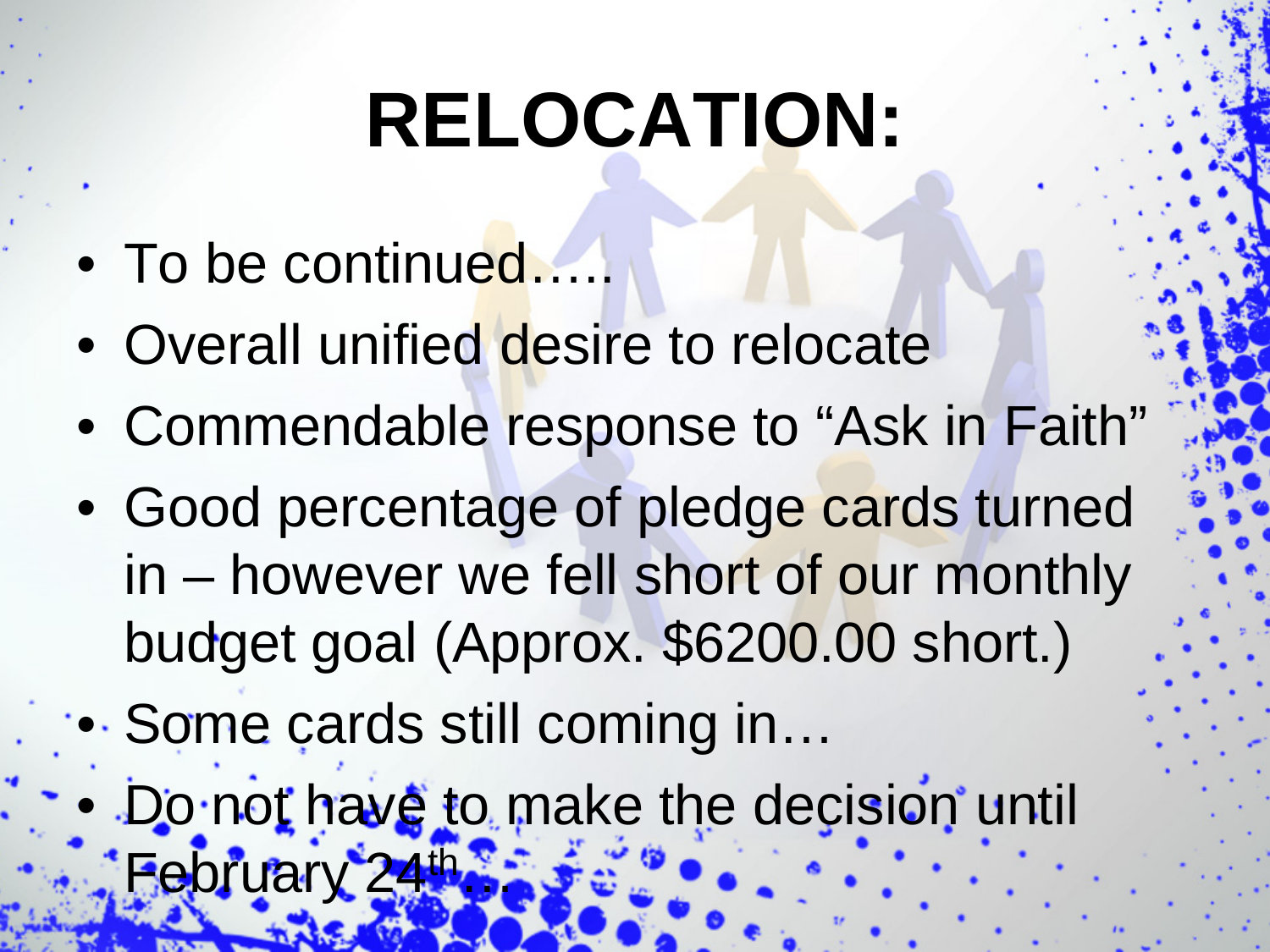#### **RELOCATION:**

- So want to continue to call you to "Ask in Faith"; give an opportunity for more cards; to come in; for God to move in special ways and allow the elders to deliberate further about whether or not to go forward with relocation.
- Regardless of whether we relocate or not we want to emphasize evangelism and ideally see the church need to provide two services by the end of the year.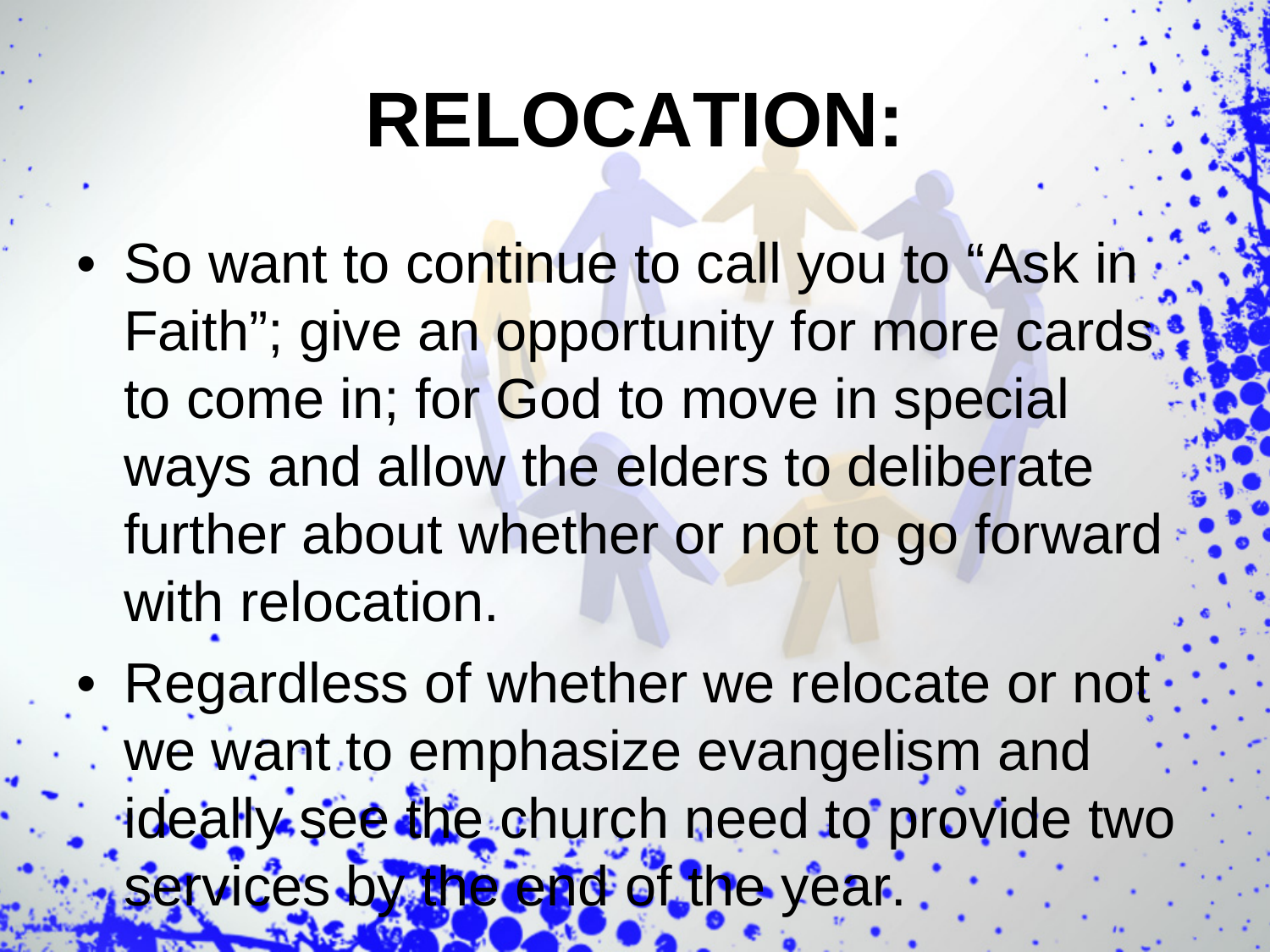| Year | <b>Budget</b> | <b>Revenue</b> | <b>Expenses</b> | <b>Gain/Loss</b> | <b>Money Market</b><br><b>Balance</b> |
|------|---------------|----------------|-----------------|------------------|---------------------------------------|
| 2010 | \$327,498     | \$339,615      | \$321,206       | \$18,409         | \$83,571                              |
| 2011 | \$335,826     | \$364,338      | \$328,676       | \$35,662         | \$103,000                             |
| 2012 | \$370,623     | \$364,573      | \$332,928       | \$31,645         | \$102,859                             |
| 2013 | \$365,567     | \$293,706      | \$382,487       | (\$88,781)       | \$72,978                              |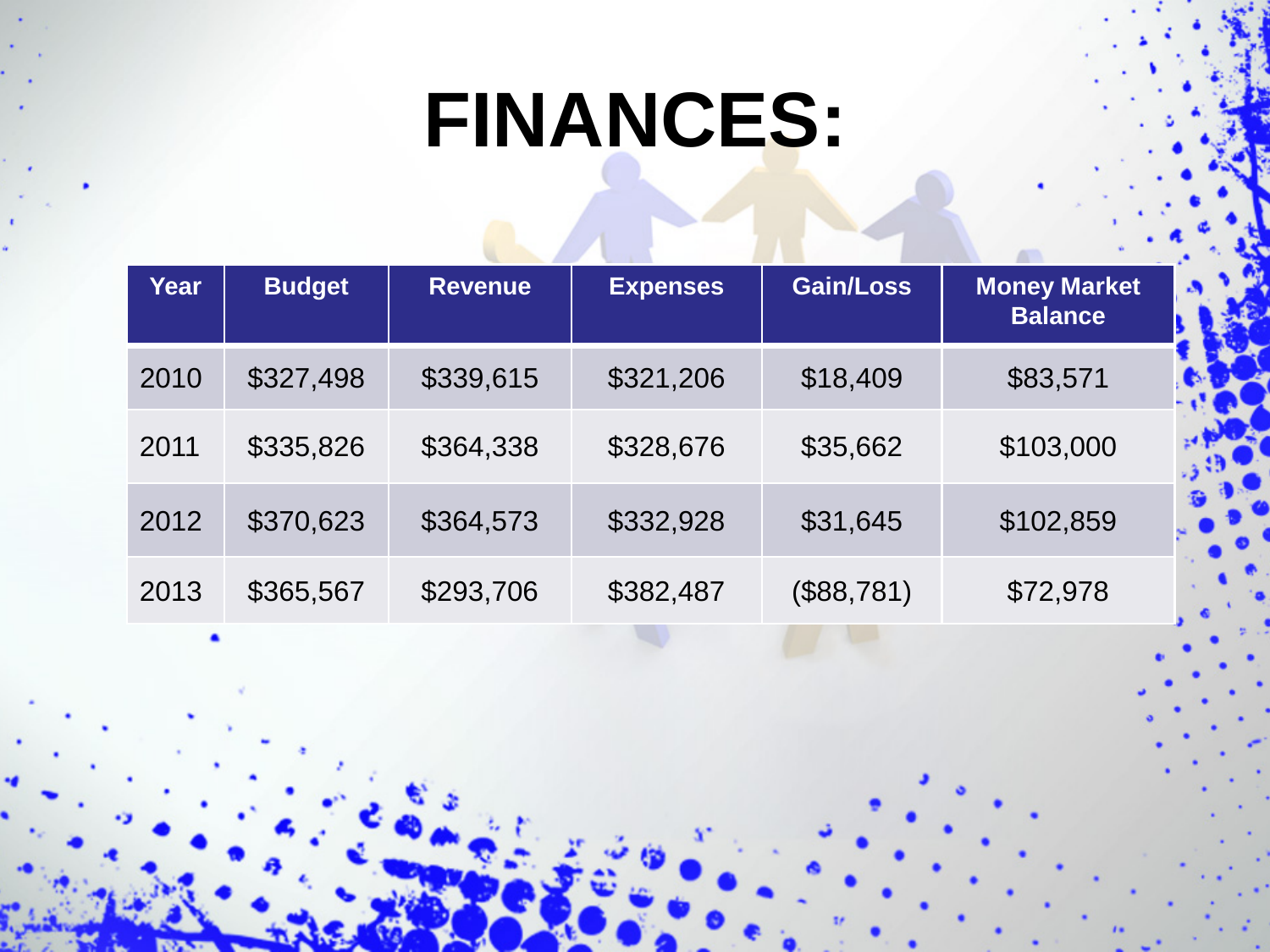- Whether we move or stay we need to increase our giving!
- Looking to reduce ministry budgets in 2014.
- Will wait to finalize 2014 budget once we have decided on relocation.
- Relocation vs. general fund.
	- 1 Chronicles 29:3-17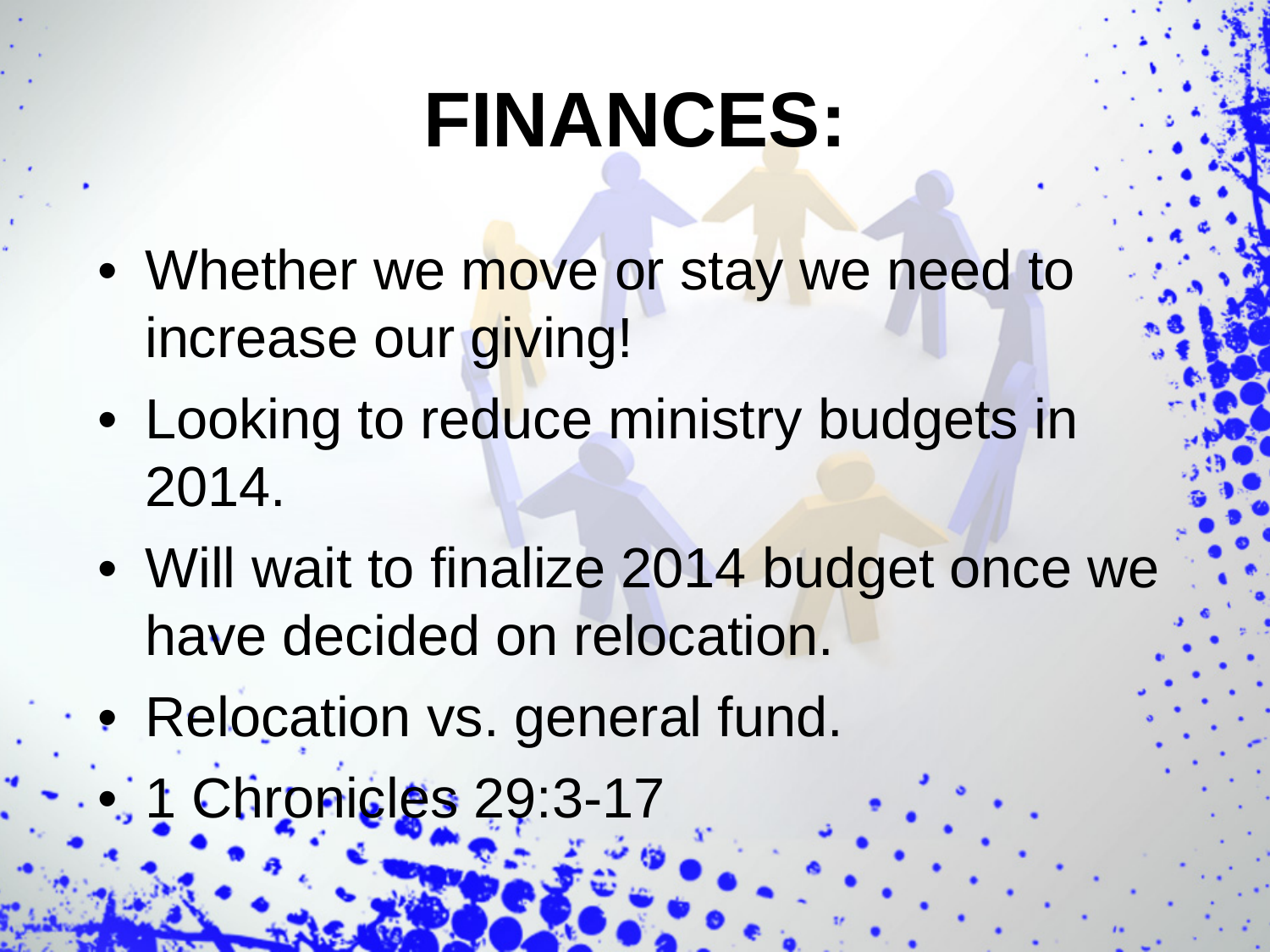<sup>3</sup> Moreover, in addition to all that I have provided for the holy house, have a treasure of my own of gold and silver, and because of my devotion to the house of my God I give it to the house of my God: 43,000 t[a](http://www.biblegateway.com/passage/?search=1+chronicles+29&version=ESV)lents<sup>[a]</sup> of gold, of the gold of Ophir, and 7,000 talents of refined silver, for overlaying the walls of the house,  $[6]$ <sup>5</sup> and for all the work to be done by craftsmen, gold for the things of gold and silver for the things of silver Who then will offer willingly, consecrating himself<sup>[\[c](http://www.biblegateway.com/passage/?search=1+chronicles+29&version=ESV)]</sup> today to the LORD?

<sup>6</sup> Then the leaders of fathers' houses made their freewill offerings, as did also the leaders of the tribes, the commanders of thousands and of hundreds, and the officers over the king's work. <sup>7</sup> They gave for the service of the house of God 5,000 talents and 10,000 darics<sup>[[d\]](http://www.biblegateway.com/passage/?search=1+chronicles+29&version=ESV)</sup> of gold, 10,000 talents of silver, 18,000 talents of bronze and 100,000 talents of iron. <sup>8</sup> And whoever had precious stones gave them to the treasury of the house of the LORD, in the care of Jehiel the Gershonite. <sup>9</sup> Then the people rejoiced because they had given willingly, for with a whole heart they had offered freely to the LORD. David the king also rejoiced greatly.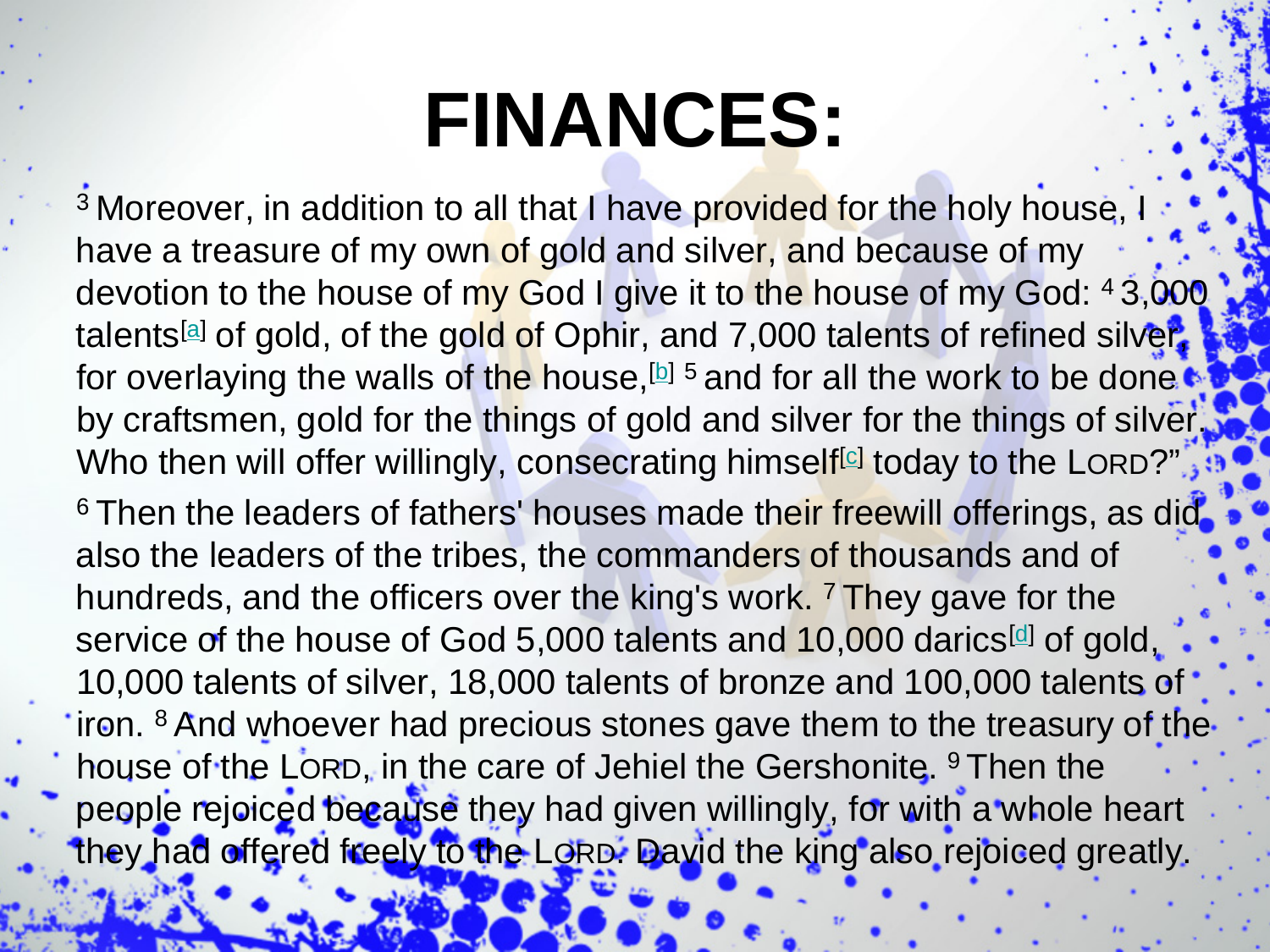- <sup>10</sup> Therefore David blessed the LORD in the presence of all the assembly. And David said: "Blessed are you, O LORD, the God of Israel our father, forever" and ever. <sup>11</sup> Yours, O LORD, is the greatness and the power and the glory and the victory and the majesty, for all that is in the heavens and in the earth is. yours. Yours is the kingdom, O LORD, and you are exalted as head above all. <sup>12</sup> Both riches and honor come from you, and you rule over all. In your hand are power and might, and in your hand it is to make great and to give strengt to all. <sup>13</sup> And now we thank you, our God, and praise your glorious name.
- <sup>14</sup> "But who am I, and what is my people, that we should be able thus to offer willingly? For all things come from you, and of your own have we given you. <sup>15</sup> For we are strangers before you and sojourners, as all our fathers were. Our days on the earth are like a shadow, and there is no abiding.<sup>[\[e](http://www.biblegateway.com/passage/?search=1+chronicles+29&version=ESV)] 16</sup> O LORD our God, all this abundance that we have provided for building you a house for your holy name comes from your hand and is all your own. 17 I know, my God, that you test the heart and have pleasure in uprightness. In the uprightness of my heart I have freely offered all these things, and now I have seen your people, who are present here, offering freely and joyously to you.

**2 Chronicles 29:3-17**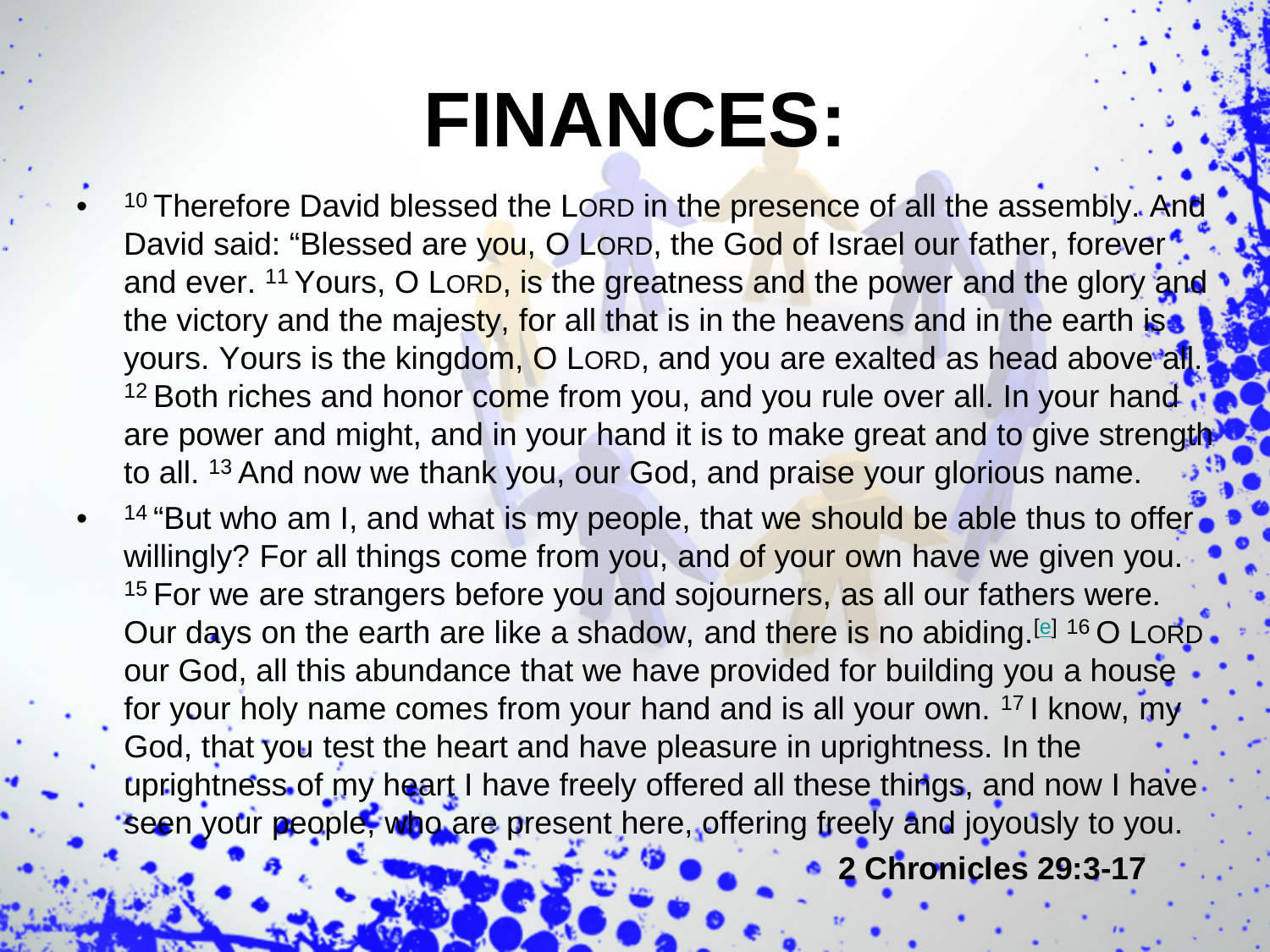# **HOME GROUPS:**

- Driving for a greatly increased percentage connected in a home group
- Why participate in a home group?
	- If not actively participating in a home group, you lose connection; remain on the fringe
	- Home group is the *BEST* place to grow in fellowship with one another
	- Intimacy in meeting with one another in a home
	- "Doing life" against the context of God's Word
		- Where *"Life Meets Life"*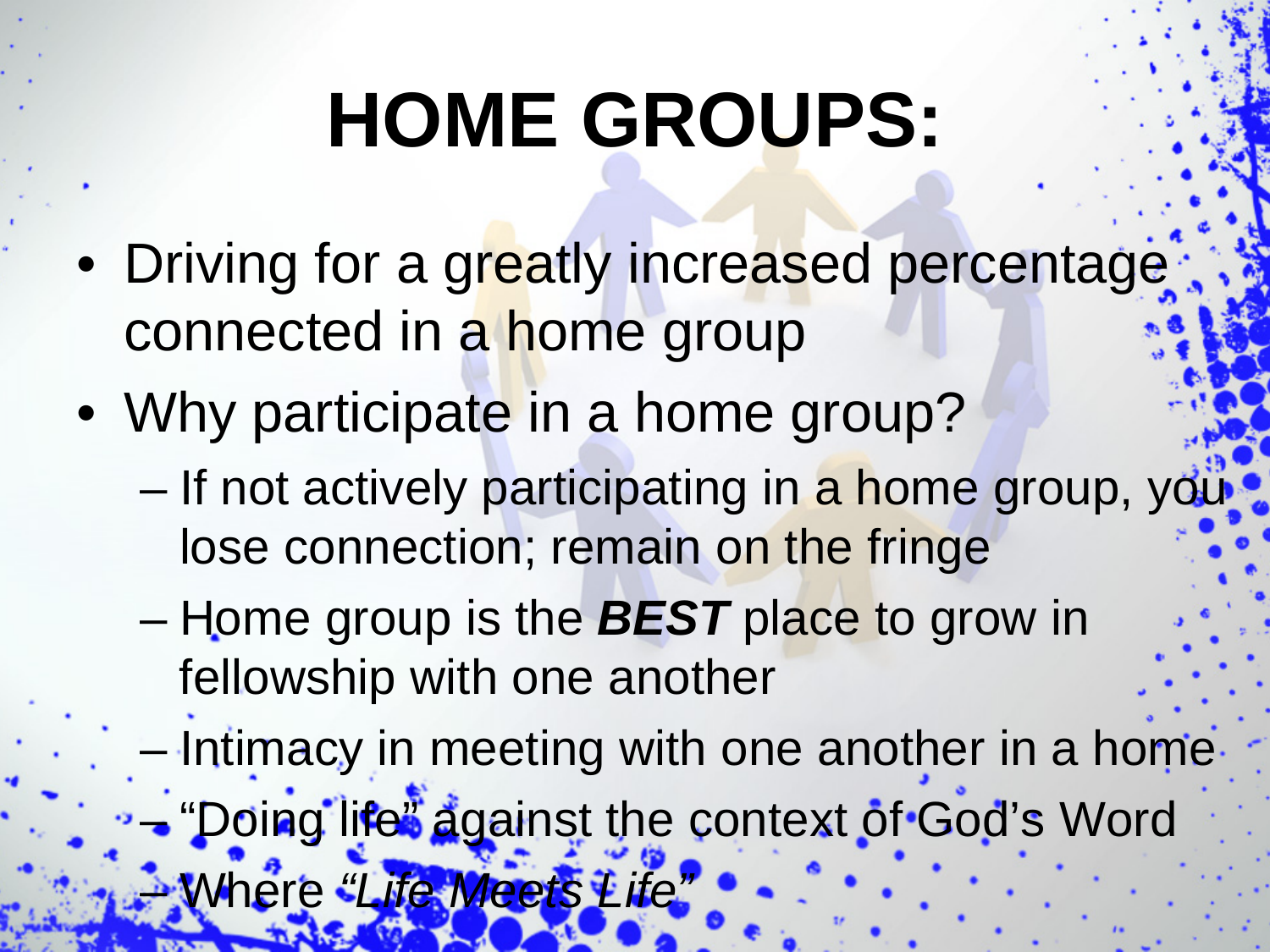## **HOME GROUPS:**

- Let's be honest...
	- It takes time, commitment, effort, energy
	- But, it's *worth* it!!
- Connecting in home groups is the only way. for us to grow in numbers and continue to "stay small"
- Starting up a new Fairfax Home Group -- Matt Cook will lead this new group.
	- Group will meet at the Clark's home in Fairfax.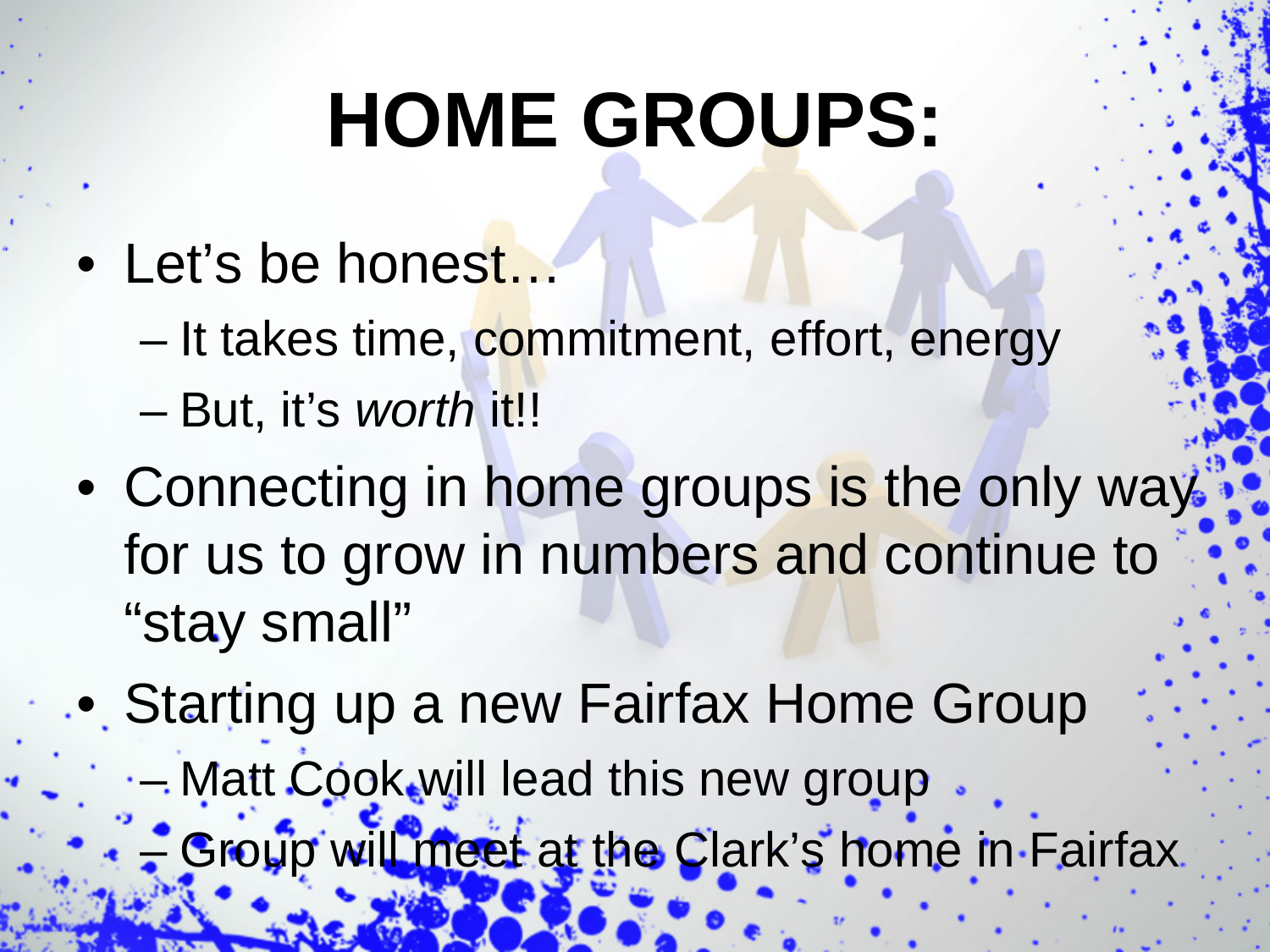# **HOME GROUPS:**

- Psalm 23:6 "Surely goodness and lovingkindness will *follow* me all the days of my life, and I will dwell in the house of the Lord forever."
- That word "*follow*" in verse 6, it means:
	- To come after; to pursue; to chase; to be hounded; to hunt down
- We are going to *pursue* you if you are not in : a home group; we think it is that important So prepare to change your phone number.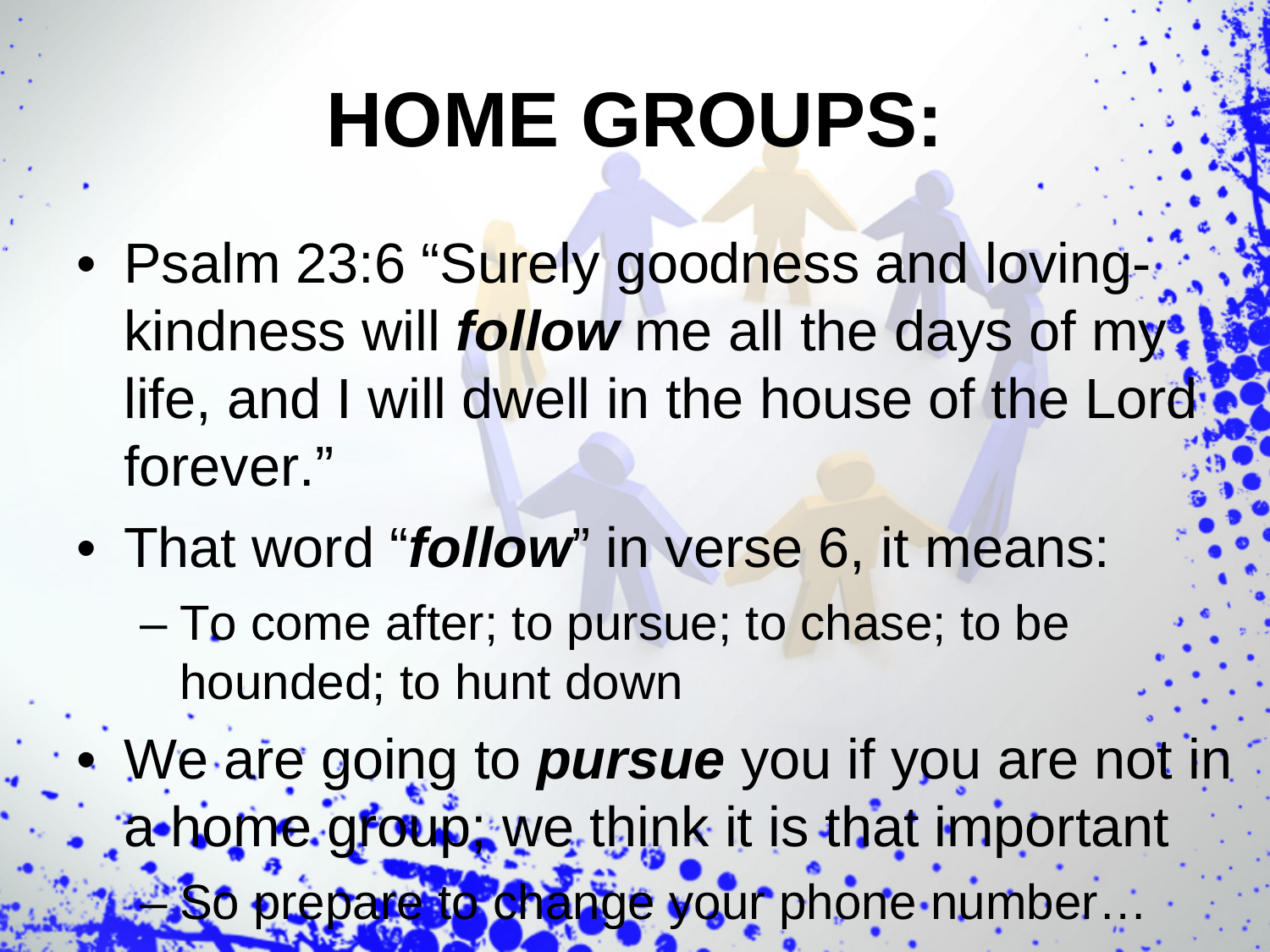#### **LOVING ONE ANOTHER:**

- 1 John 4:7-11
- How well do we *love* one another?
- How well do we *know* one another?
- "How are you *really* doing?" (Kathy W)
- Challenge to all of us to be conscious of the body as well as those visiting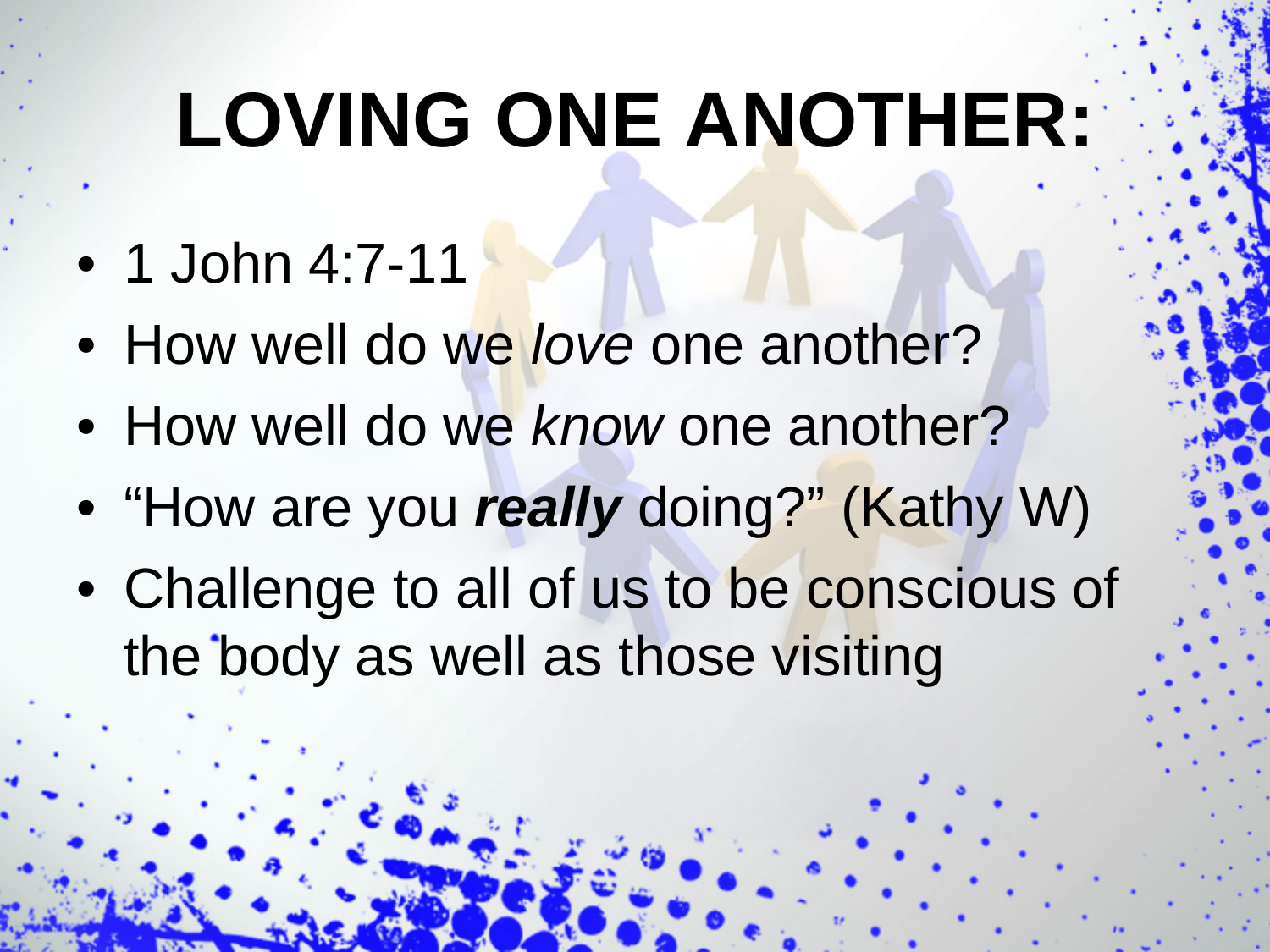# **MENU FOR MATURITY:**

- **3 YEAR CURRICULUM**
- KNOWLEDGE What you know
- CHARACTER Who you are
- 

• SERVICE What you do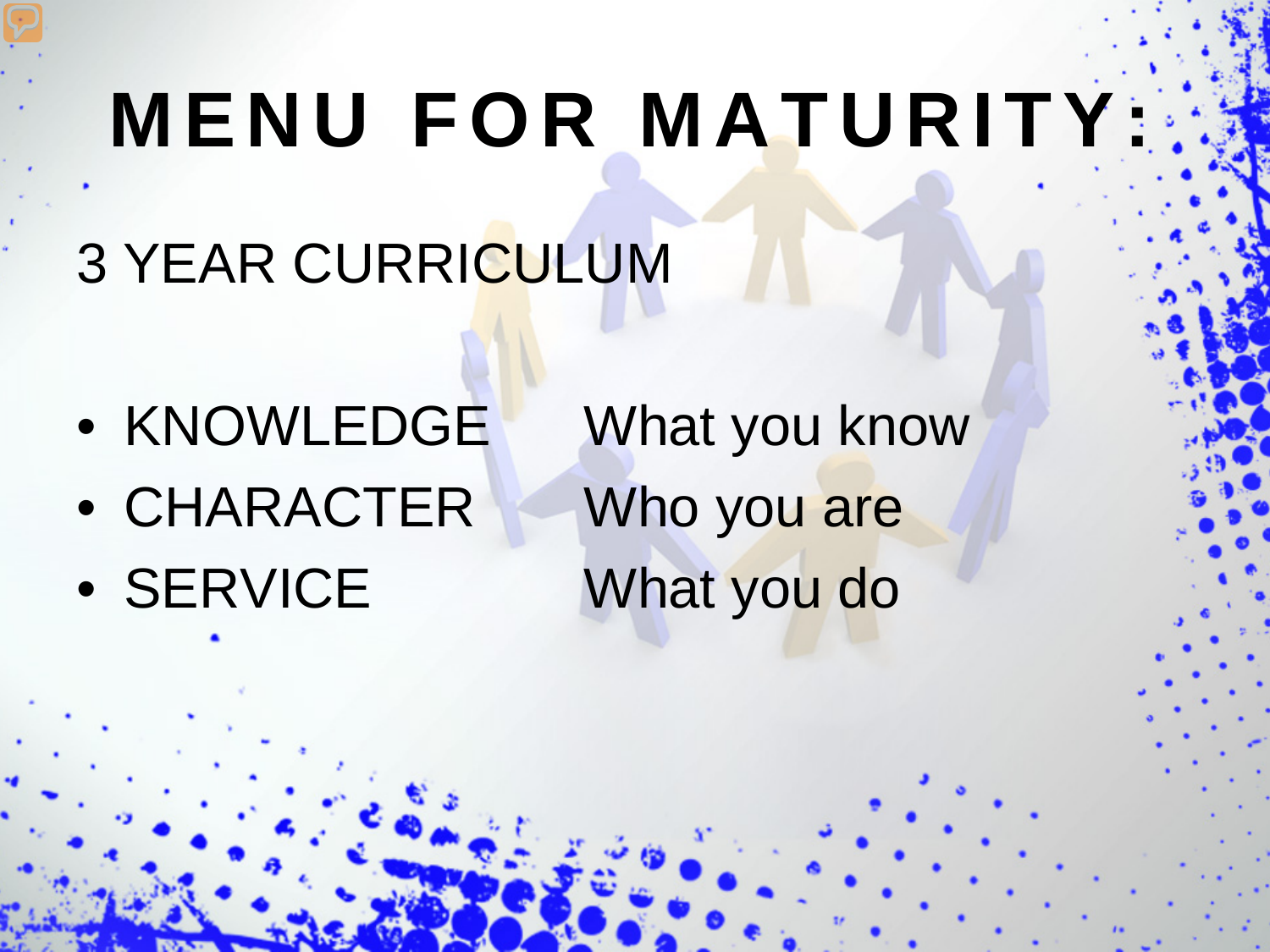# **MENU FOR MATURITY:**

- 2014
- HONORING GOD WITH OUR MONEY
- SHARING OUR FAITH WITH OTHERS
- WE CAN TRUST THE BIBLE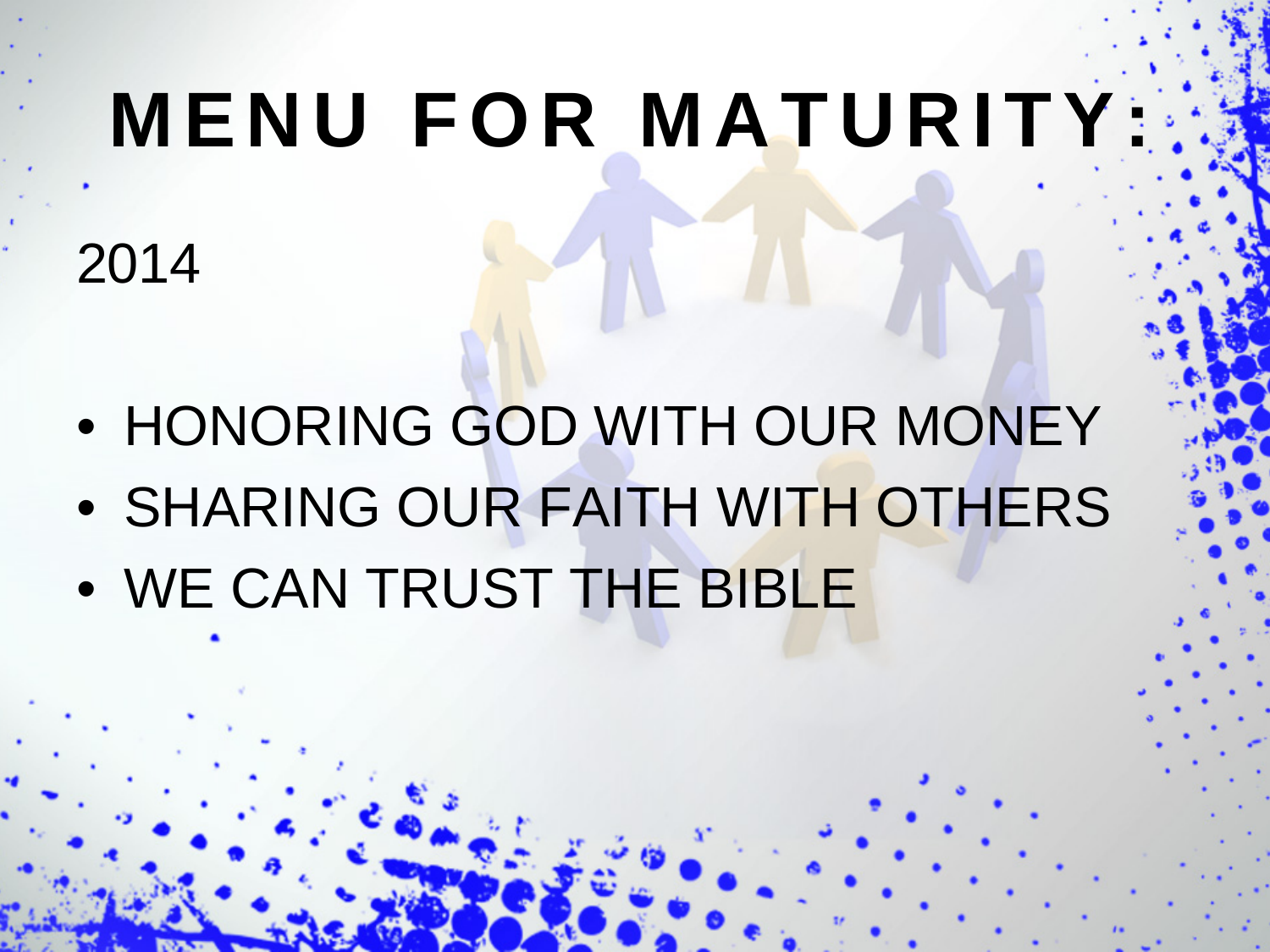# **LEADERSHIP DEVELOPMENT:**

2014

- INVESTING IN NEW LEADERS
- ON THE JOB TRAINING:
	- LEARN WHILE WORKING WITH CURRENT LEADERS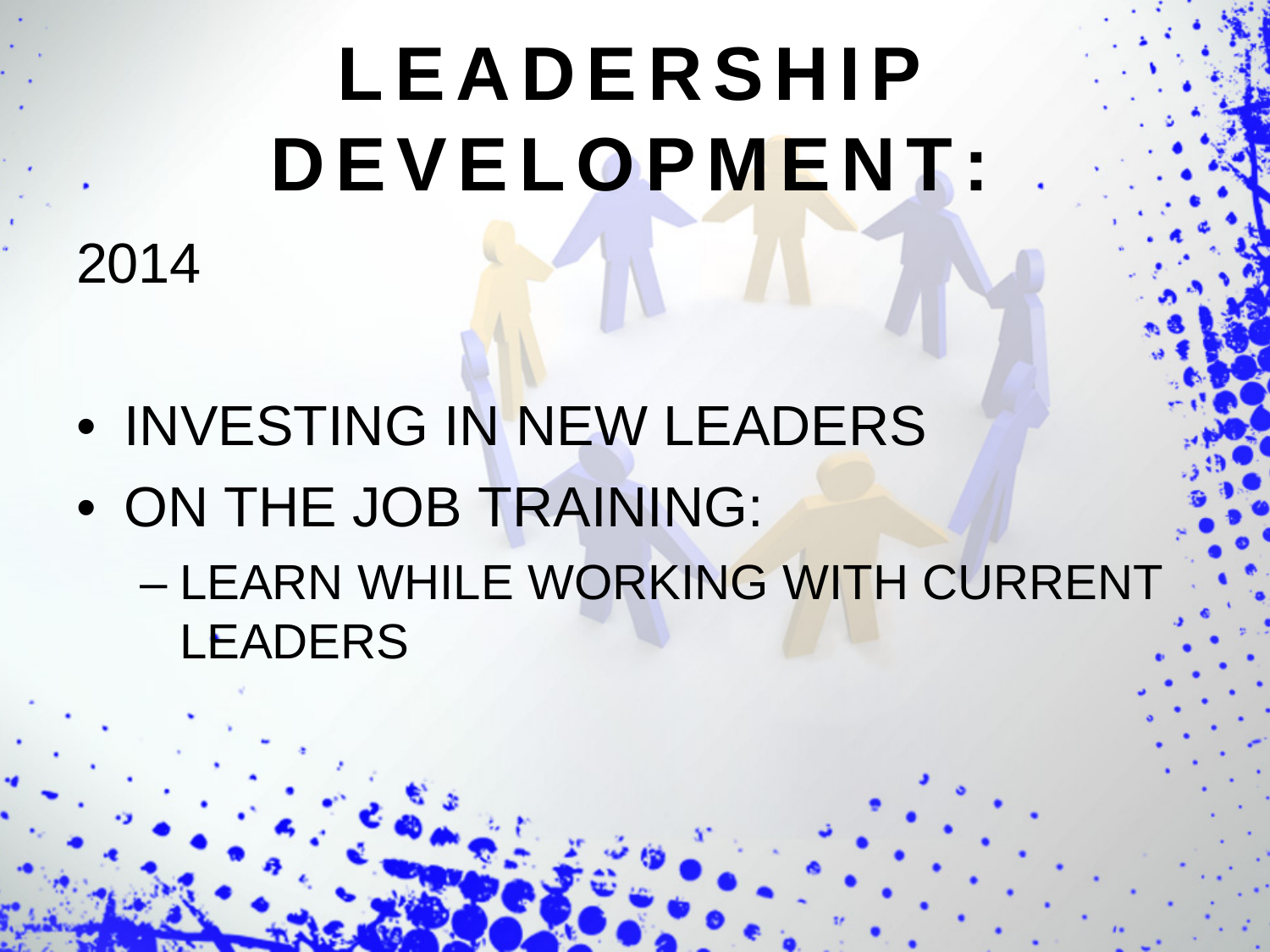- One focus in 2014 is to provide *connection* touches to our missionaries.
- Shannon Fye and Charity Casey have partnered up to update the body on our missionaries on a quarterly basis.
- Volunteers are welcomed and needed!
- Our missionaries...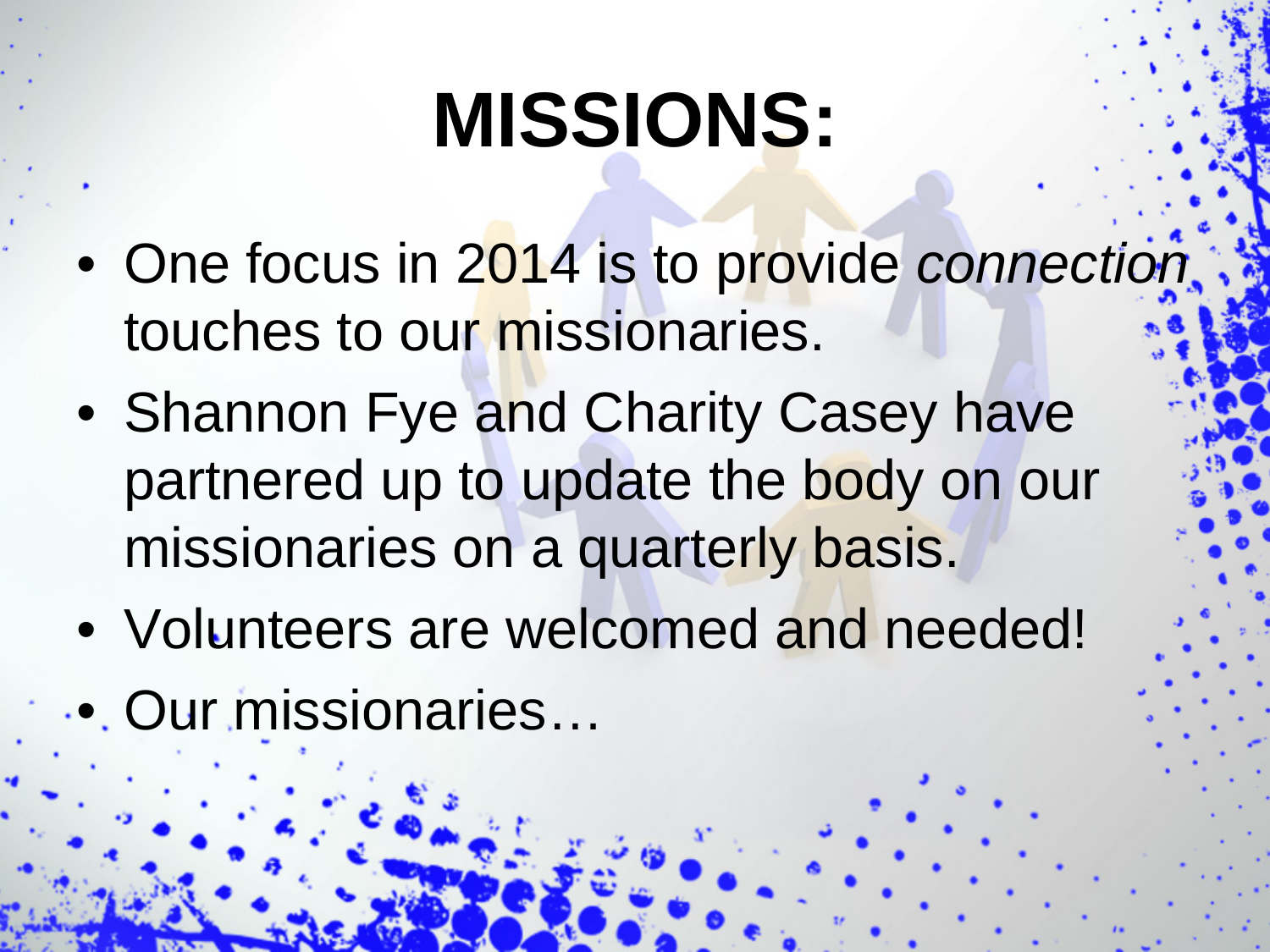

*Who they are:* **Pastor Georgiy and Nadia Dorosheko**

*How we got connected:* **First international missionary**

*Where they're serving:* **Ukraine**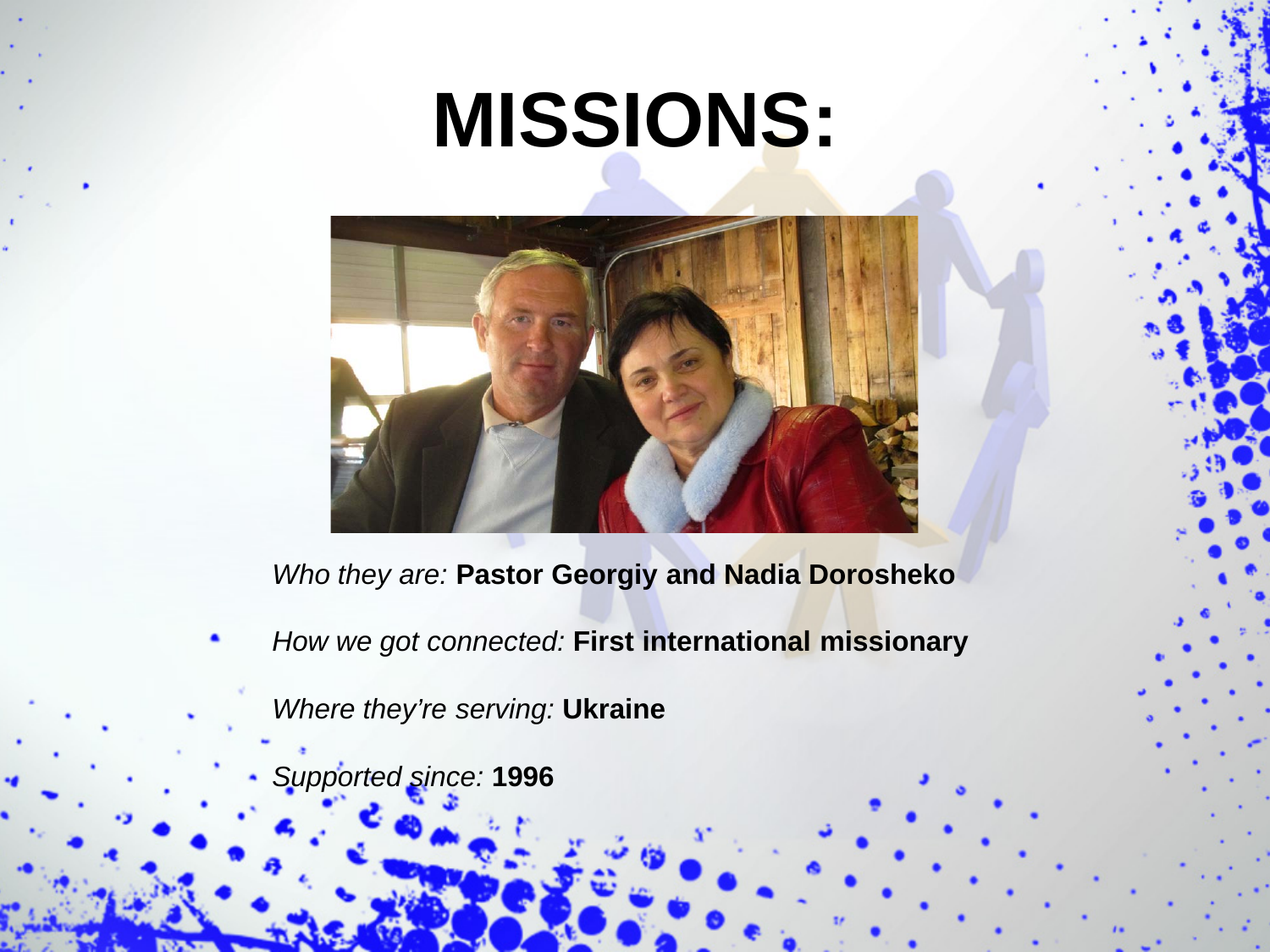*Who they are:* **Pastor Marty and Demetra Bennett**

*How we got connected:* **Former Youth Pastor at CBC**

*Where they're serving:* **Life Connection Church, Severn, MD**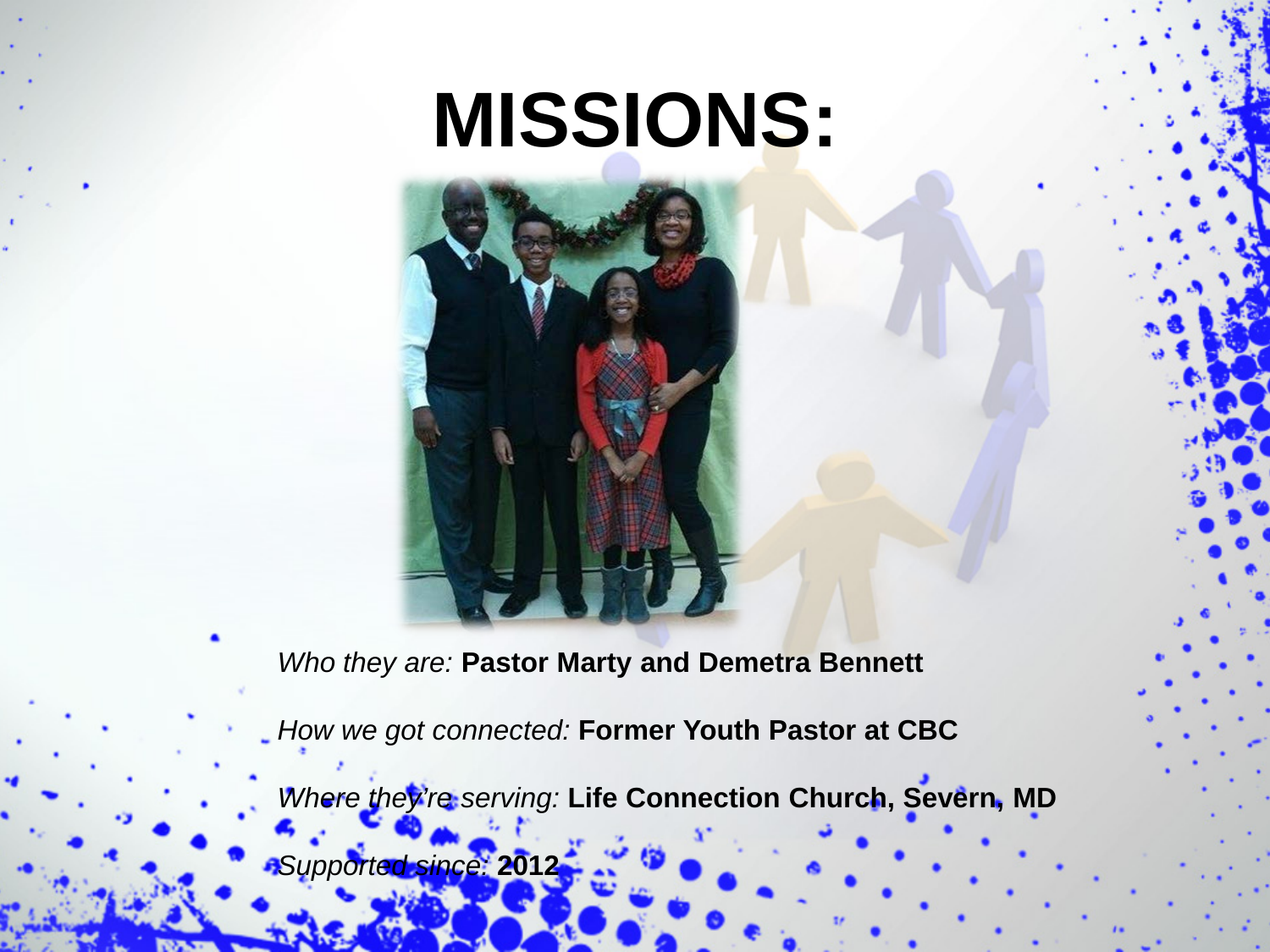

*Who they are:* **Pastor Alexander**

*How we got connected:* **Sister church in Ukraine**

*Where they're serving:* **Ukraine**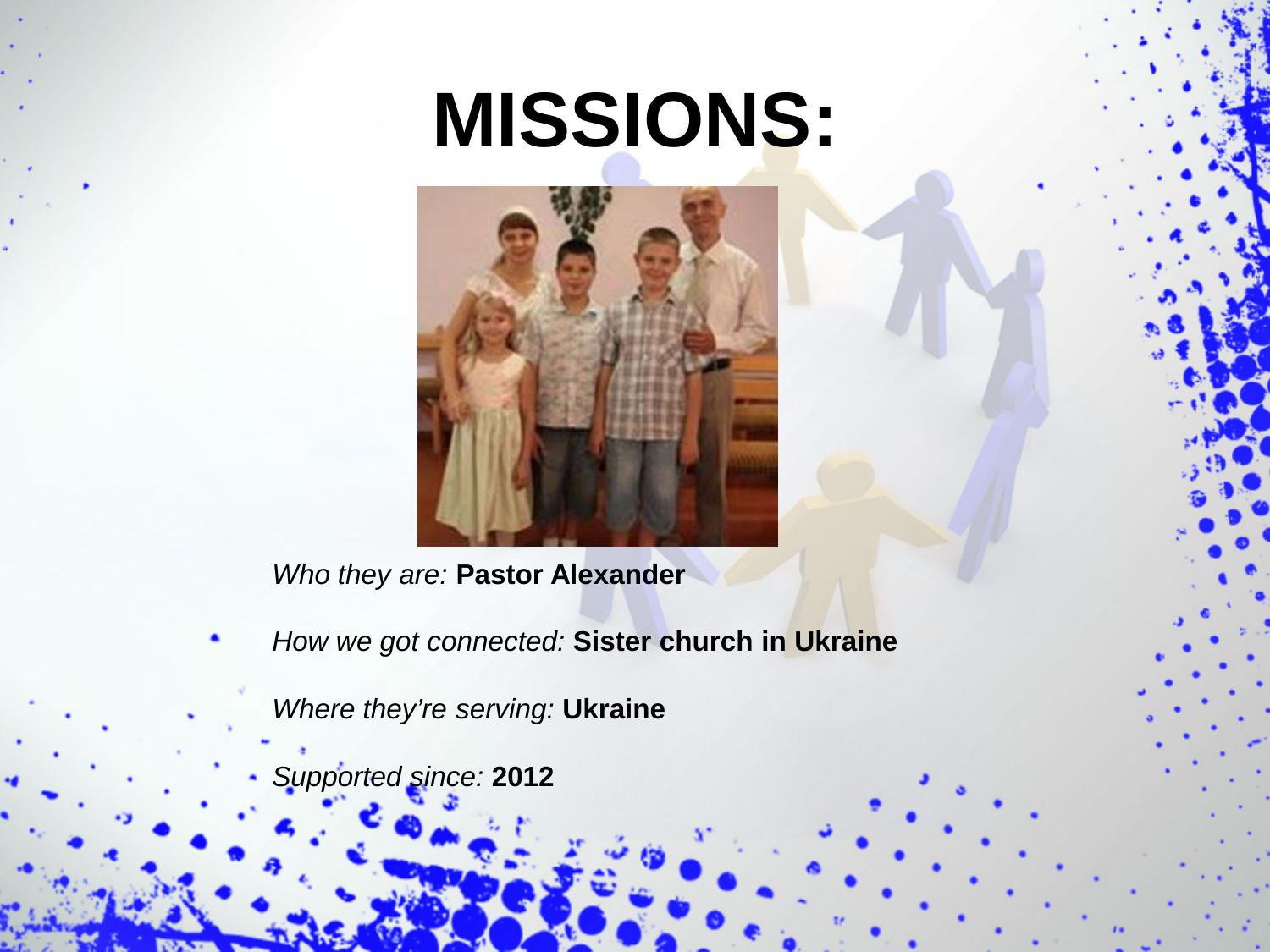

*How we got connected:* **Former Youth Pastor at CBC**

*Where they're serving:* **New Hope Uganda, Uganda**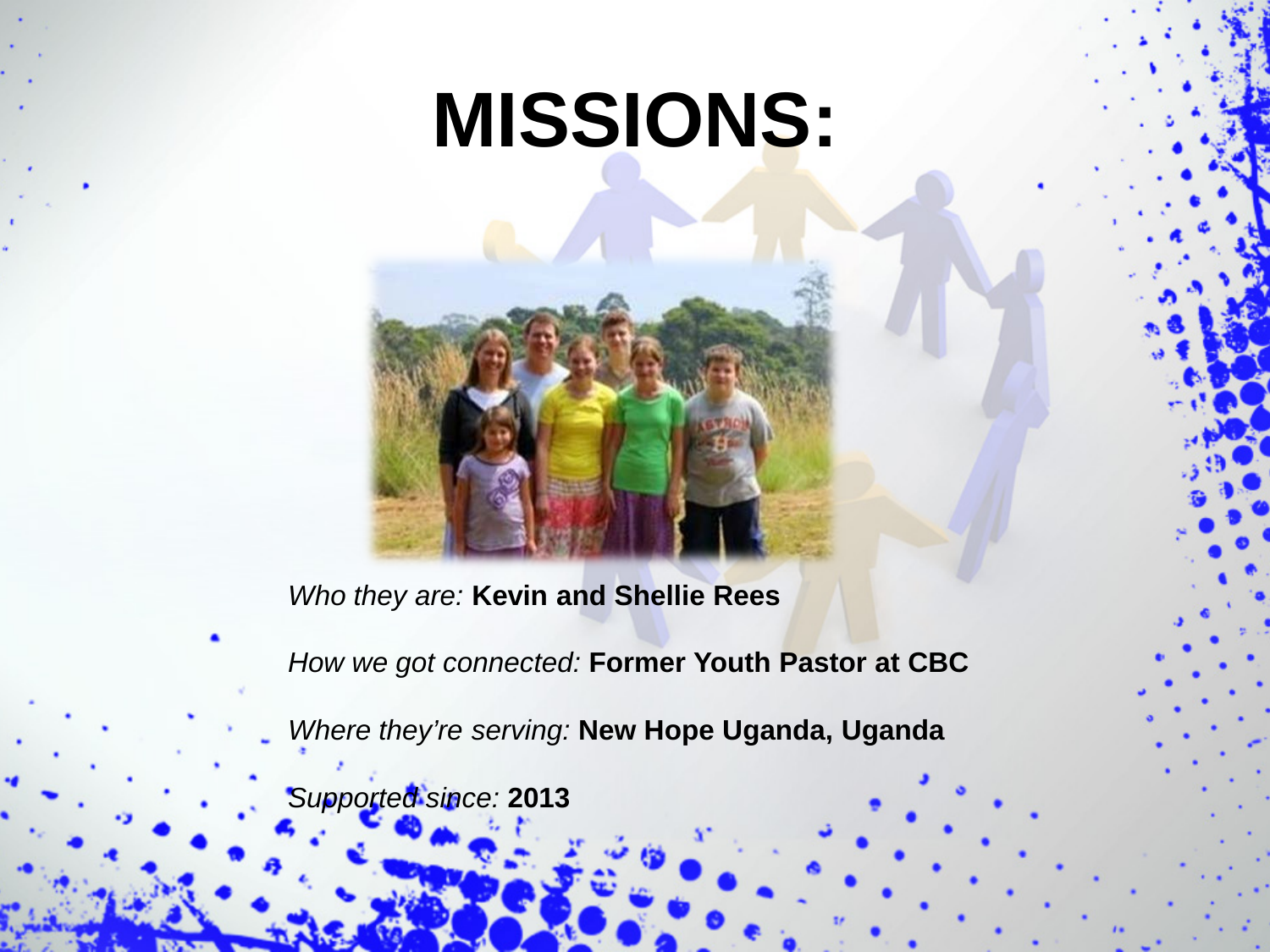# **INVITATION TO PARTICIPATE:**

Evangelism Strategy-

- Pray for opportunities to make connections
- Develop relationships with non-believers
- Discover their story
- Discern next steps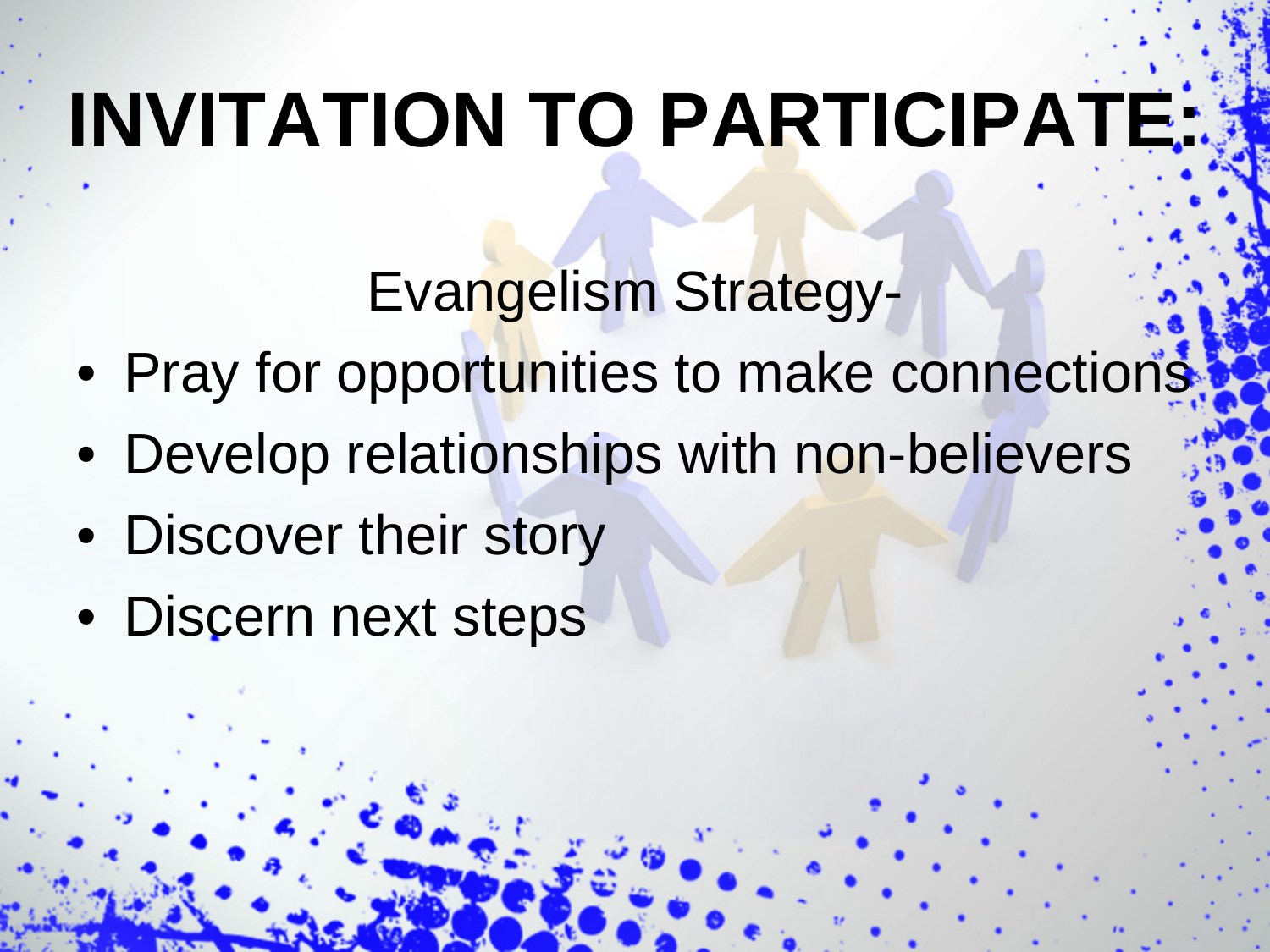# **INVITATION TO PARTICIPATE:**

Discipleship Strategy:

- Profess personal faith in Jesus Christ
- Express that faith in baptism
- Complete basic discipleship/follow-up
- Establish membership through the Discovery series
- Cultivate a healthy habit of spiritual disciplines